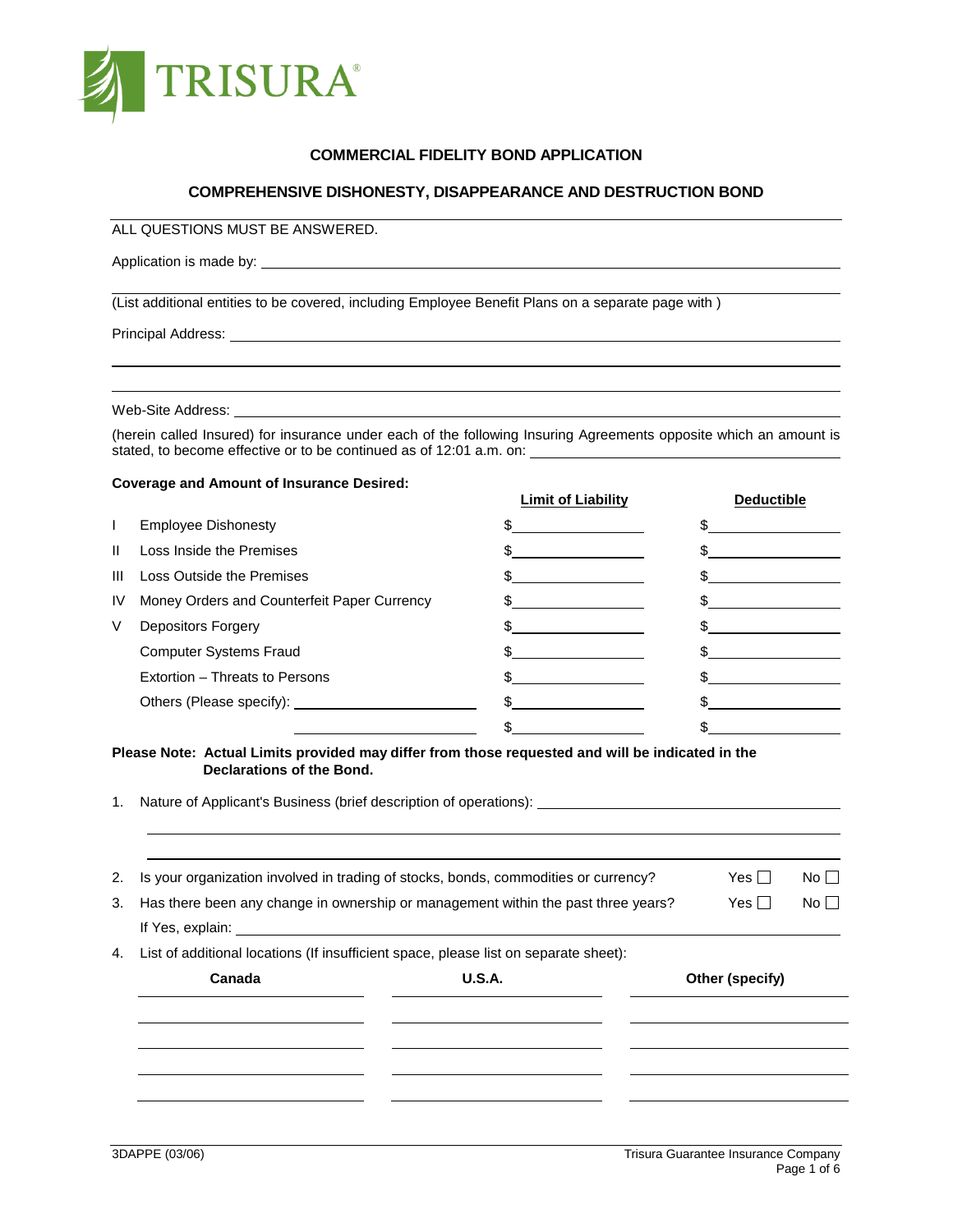## **Audit Procedures**

| 5. | (a)                        |                                                           |      |                                      | Is there an audit by an independent CA, CMA, CGA, or equivalent?                                                                                                                                                               |  |                                                                                              |  | Yes II        | $No$ $\Box$  |
|----|----------------------------|-----------------------------------------------------------|------|--------------------------------------|--------------------------------------------------------------------------------------------------------------------------------------------------------------------------------------------------------------------------------|--|----------------------------------------------------------------------------------------------|--|---------------|--------------|
|    |                            | If Yes, how often:                                        |      |                                      | Quarterly $\Box$                                                                                                                                                                                                               |  | Semi-Annual                                                                                  |  |               | Annual       |
|    |                            |                                                           |      |                                      |                                                                                                                                                                                                                                |  | (b) Name and address of firm performing audit ___________________________________            |  |               |              |
|    | (c)                        | and so certified?                                         |      |                                      |                                                                                                                                                                                                                                |  | Is the audit made in accordance with generally accepted auditing standards                   |  | Yes $\Box$    | No           |
|    |                            |                                                           |      |                                      | If No, explain the scope of the audit: __________                                                                                                                                                                              |  |                                                                                              |  |               |              |
|    | (d)                        |                                                           |      |                                      | Is there an Auditor's letter to management on internal controls?                                                                                                                                                               |  |                                                                                              |  | Yes $\Box$    | $No \Box$    |
|    |                            |                                                           |      | If Yes, attach a copy.               |                                                                                                                                                                                                                                |  |                                                                                              |  |               |              |
|    | (e)                        |                                                           |      | Date of completion of last audit of: |                                                                                                                                                                                                                                |  |                                                                                              |  |               |              |
|    |                            | (i)                                                       |      |                                      |                                                                                                                                                                                                                                |  |                                                                                              |  |               |              |
|    |                            | (ii)                                                      |      |                                      |                                                                                                                                                                                                                                |  |                                                                                              |  |               |              |
|    | (f)                        |                                                           |      |                                      | Is there an internal audit by an Internal Audit Department?                                                                                                                                                                    |  |                                                                                              |  | Yes $\Box$    | $No \Box$    |
|    |                            |                                                           |      | Board of Directors if a corporation? |                                                                                                                                                                                                                                |  | If Yes, are the reports rendered directly to the proprietor, partners if a partnership, or   |  | Yes $\Box$    | No II        |
|    | (q)                        |                                                           |      | Are all locations audited?           |                                                                                                                                                                                                                                |  |                                                                                              |  | Yes $\Box$    | $No$ $\Box$  |
|    |                            | If Yes:                                                   | (i)  |                                      |                                                                                                                                                                                                                                |  | Are audits made at branches or are they based on records maintained in the principal office? |  |               |              |
|    |                            |                                                           | (ii) |                                      |                                                                                                                                                                                                                                |  | How often will branches be completely audited and inventoried?                               |  |               |              |
|    |                            |                                                           |      |                                      |                                                                                                                                                                                                                                |  |                                                                                              |  |               |              |
|    |                            |                                                           |      |                                      |                                                                                                                                                                                                                                |  | (iii) When was the last audit and inventory of branches made? __________________             |  |               |              |
|    |                            |                                                           |      |                                      | found on hand or properly accounted for?                                                                                                                                                                                       |  | (iv) Were all accounts then found correct, and all cash, merchandise and securities          |  | Yes $\Box$    | $No \Box$    |
|    |                            |                                                           |      |                                      |                                                                                                                                                                                                                                |  |                                                                                              |  |               |              |
|    |                            |                                                           |      |                                      | Internal Controls - Other than Audit Procedures                                                                                                                                                                                |  |                                                                                              |  |               |              |
| 6. |                            | therefrom?                                                |      |                                      |                                                                                                                                                                                                                                |  | (a) Are bank accounts reconciled by someone not authorized to deposit or withdraw            |  | Yes II        | No II        |
|    |                            | How often?                                                |      |                                      |                                                                                                                                                                                                                                |  |                                                                                              |  |               |              |
|    | (b)                        |                                                           |      |                                      |                                                                                                                                                                                                                                |  | Are securities subject to joint control of two or more responsible employees?                |  | Yes $\square$ | $No$ $\Box$  |
|    |                            |                                                           |      |                                      | If no securities, state so and the securities of the securities of the securities of the securities of the securities of the securities of the securities of the securities of the securities of the securities of the securit |  |                                                                                              |  |               |              |
|    | $\left( \mathrm{c}\right)$ |                                                           |      |                                      | What provision is made for safekeeping of securities (if applicable)?                                                                                                                                                          |  |                                                                                              |  |               |              |
|    | (d)                        | Is countersignature of cheques required at all locations? |      |                                      |                                                                                                                                                                                                                                |  |                                                                                              |  | $Yes \Box$    | No $\square$ |
|    |                            |                                                           |      |                                      |                                                                                                                                                                                                                                |  | If No, describe the system in effect to prevent unauthorized issuance of cheques             |  |               |              |
|    | (e)                        | voided cheques?                                           |      |                                      |                                                                                                                                                                                                                                |  | Are all outgoing cheques prenumbered and all numbers accounted for, including                |  | Yes $\Box$    | No $\Box$    |
|    | (f)                        |                                                           |      | Is a cheque signing machine used?    |                                                                                                                                                                                                                                |  |                                                                                              |  | Yes $\Box$    | No $\square$ |
|    |                            | If Yes:                                                   | (i)  |                                      |                                                                                                                                                                                                                                |  |                                                                                              |  |               |              |
|    |                            |                                                           |      |                                      |                                                                                                                                                                                                                                |  |                                                                                              |  |               |              |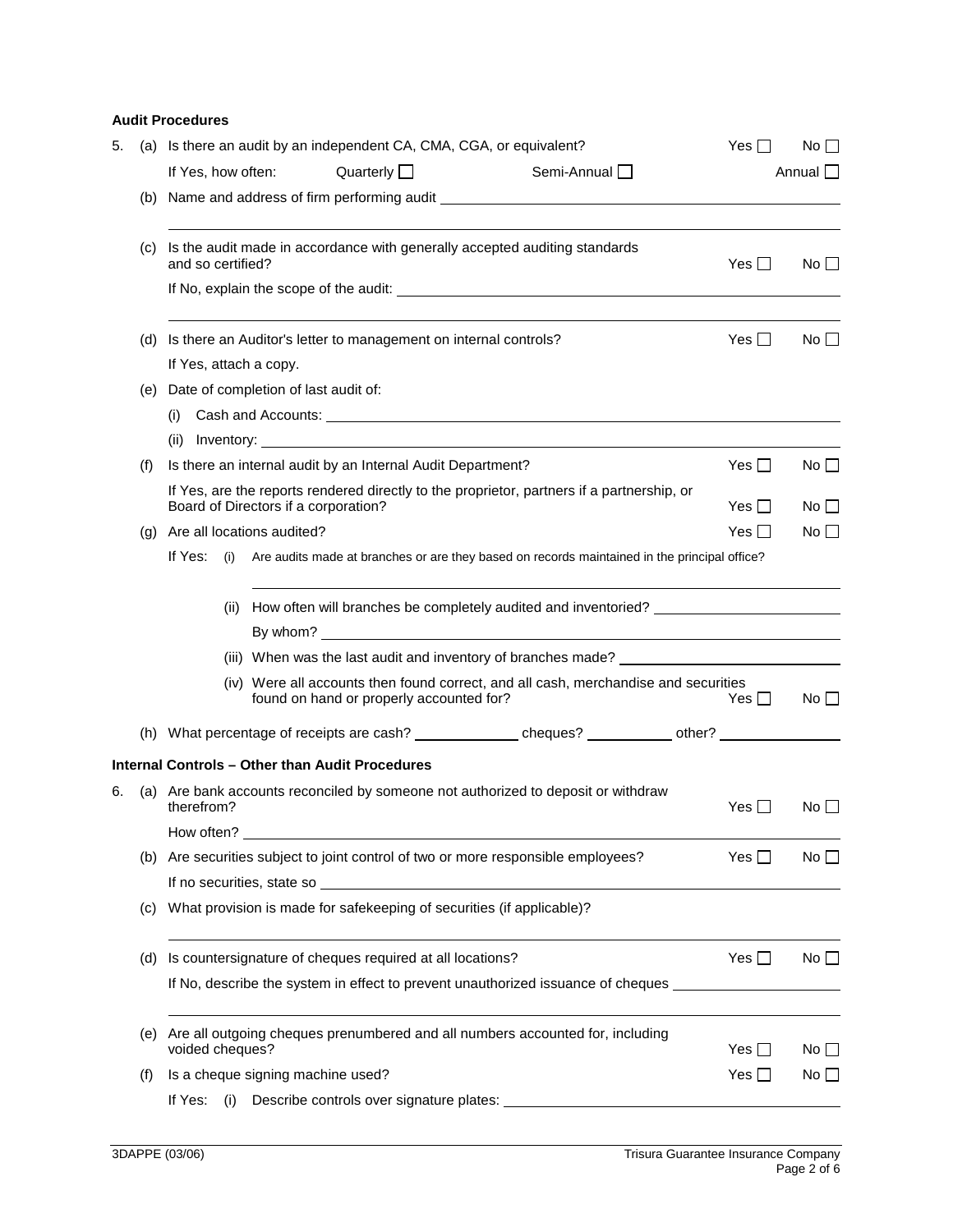|    |                   | (iii) Is bank held harmless for improper use of facsimile signature?                                                          | Yes $\Box$                         | No $\square$    |
|----|-------------------|-------------------------------------------------------------------------------------------------------------------------------|------------------------------------|-----------------|
|    | $\left( q\right)$ | If facsimile signatures are used, are such signatures subject to dual<br>control and password protected?                      | Yes II                             | No <sub>1</sub> |
|    |                   |                                                                                                                               |                                    |                 |
|    | (h)               | Is payroll by: cash $\Box$ cheque $\Box$ direct deposit $\Box$ other $\Box$ (describe):                                       |                                    |                 |
|    | (i)               | Are suppliers paid only after verifying that goods were physically received?                                                  | Yes II                             | $No$ $\Box$     |
|    |                   | If No, explain                                                                                                                |                                    |                 |
|    | (i)               |                                                                                                                               |                                    |                 |
|    | (k)               | Do you have cash or precious metal exposure that exceeds the requested deductible?                                            | Yes $\Box$                         | No $\square$    |
|    |                   | <b>Employment Practices</b>                                                                                                   |                                    |                 |
| 7. |                   | (a) Is an application for employment completed by each prospective employee?                                                  | Yes $\Box$                         | $No \Box$       |
|    | (b)               | Are background checks performed on all prospective employees?                                                                 | Yes I I                            | No II           |
|    | (c)               | Does the organization maintain a personnel file for each employee?                                                            | Yes $\Box$                         | $No$ $\Box$     |
|    | (d)               | Does the organization distribute a copy of its Code of Conduct to all employees?                                              | Yes $\Box$                         | No ∐            |
|    |                   | If Yes, are all employees required to sign the document annually as evidence of<br>receipt and understanding?                 | Yes $\Box$                         | No II           |
|    |                   | (e) When employees are transferred to more sensitive positions within the organization,<br>is additional screening performed? | Yes $\Box$                         | No II           |
|    | (f)               | Are building access cards disabled immediately upon employee termination?                                                     | Yes $\square$                      | No $\Box$       |
|    |                   | <b>Computer Systems</b>                                                                                                       |                                    |                 |
| 8. |                   | (a) Are the duties of programmers and operators kept separate?                                                                | Yes $\Box$                         | No $\Box$       |
|    | (b)               | Does the organization run a test for unauthorized changes to the system?                                                      | Yes $\Box$                         | No ∐            |
|    | (c)               | Do any non-employees have access to the computer systems?                                                                     | Yes II                             | No              |
|    | (d)               | Are systems in place to detect fraudulent usage by employees and non-employees?                                               | Yes II                             | No II           |
|    | (e)               | Are access codes and passwords changed regularly?                                                                             | Yes $\Box$                         | No II           |
|    | (f)               | Are access codes terminated immediately upon employee termination?                                                            | $Yes$ $\Box$                       | No $\Box$       |
|    |                   | <b>Funds Transfer (If Applicable)</b>                                                                                         |                                    |                 |
| 9. |                   | Does your organization transfer funds by:<br>electronic transfer $\square$<br>wire $\Box$                                     | voice-initiated transfer $\square$ |                 |
|    |                   | If Yes to any of the above, please answer the following:                                                                      |                                    |                 |
|    |                   |                                                                                                                               |                                    |                 |
|    |                   | (b) Average dollar volume transferred?                                                                                        |                                    |                 |

# (ii) What control is there over the number of items processed on the cheque signing machine?

(b) Average dollar volume transferred? (c) Is there a current procedure manual for transfers?  $Y \in \Box$  No  $\Box$ (d) Who has authority to make transfers? (e) Does your financial institution call an employee other than the one who requested the transfer before acting on the request?  $Yes \Box$  No  $\Box$ (f) Do these procedures apply to all locations?  $Yes \Box$  No  $\Box$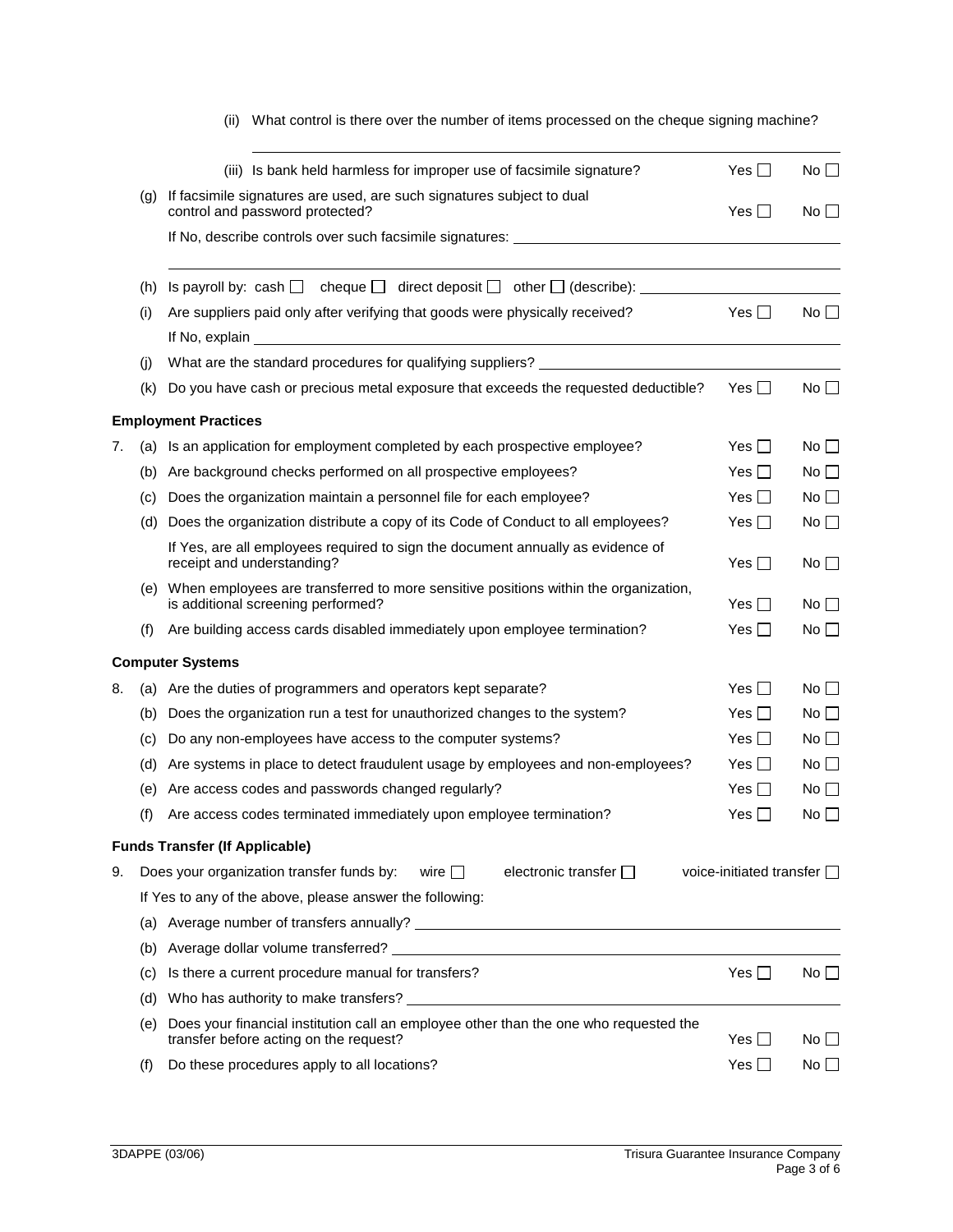### **Loss History**

10. Losses during past 5 years, **whether reimbursed or not**, by Employee Dishonesty, Forgery, Burglary, Robbery, Theft, Disappearance, Destruction:

|                                                  |                                                                                                                                                                                                                                      |                    |                                                                                                                |            | <b>Check if None</b> |
|--------------------------------------------------|--------------------------------------------------------------------------------------------------------------------------------------------------------------------------------------------------------------------------------------|--------------------|----------------------------------------------------------------------------------------------------------------|------------|----------------------|
| <b>Description of Loss</b>                       | <b>Date Loss Discovered</b>                                                                                                                                                                                                          | <b>Amount</b>      | <b>Describe Corrective Measures Taken</b><br>If Employee Dishonesty, State Position                            |            |                      |
|                                                  |                                                                                                                                                                                                                                      |                    |                                                                                                                |            |                      |
| 11. Prior Coverage to be superseded:             |                                                                                                                                                                                                                                      |                    |                                                                                                                |            | <b>Check if None</b> |
|                                                  |                                                                                                                                                                                                                                      |                    |                                                                                                                |            |                      |
|                                                  |                                                                                                                                                                                                                                      |                    |                                                                                                                |            |                      |
| (c)                                              | Renewal Date <b>contract and the contract of the contract of the contract of the contract of the contract of the contract of the contract of the contract of the contract of the contract of the contract of the contract of the</b> |                    |                                                                                                                |            |                      |
|                                                  |                                                                                                                                                                                                                                      |                    |                                                                                                                |            |                      |
|                                                  |                                                                                                                                                                                                                                      |                    |                                                                                                                |            |                      |
| 12. Discovery Period under prior bond or policy: |                                                                                                                                                                                                                                      |                    |                                                                                                                |            |                      |
| $60 \text{ days}$                                | 120 days <b>□</b>                                                                                                                                                                                                                    | one year $\square$ | other: and the contract of the contract of the contract of the contract of the contract of the contract of the |            |                      |
| last six years by any Insurer?                   | 13. Has any Employee Dishonesty, Forgery, Burglary, Robbery, Theft, Disappearance or<br>Destruction insurance carried by the Applicant been declined or cancelled within the                                                         |                    |                                                                                                                | Yes $\Box$ | No $\Box$            |
|                                                  |                                                                                                                                                                                                                                      |                    |                                                                                                                |            |                      |

#### **PLEASE NOTE:**

All provisions contained in the various forms issued under this contract shall be deemed to be contained in the present application for insurance. Completion of this application does not bind the Insurer to provide the insurance requested.

The Insured represents that the information furnished in this application is complete, true and correct. Any misrepresentation, omission, concealment or incorrect statement of a material fact, in this application or otherwise, shall be grounds for the rescission of any bond issued in reliance upon such information.

| Signature | Date  |
|-----------|-------|
| Name      | Title |

### **Please complete Employee Classification Table and Supplemental Questionnaire for Insuring Agreements II & III as attached.**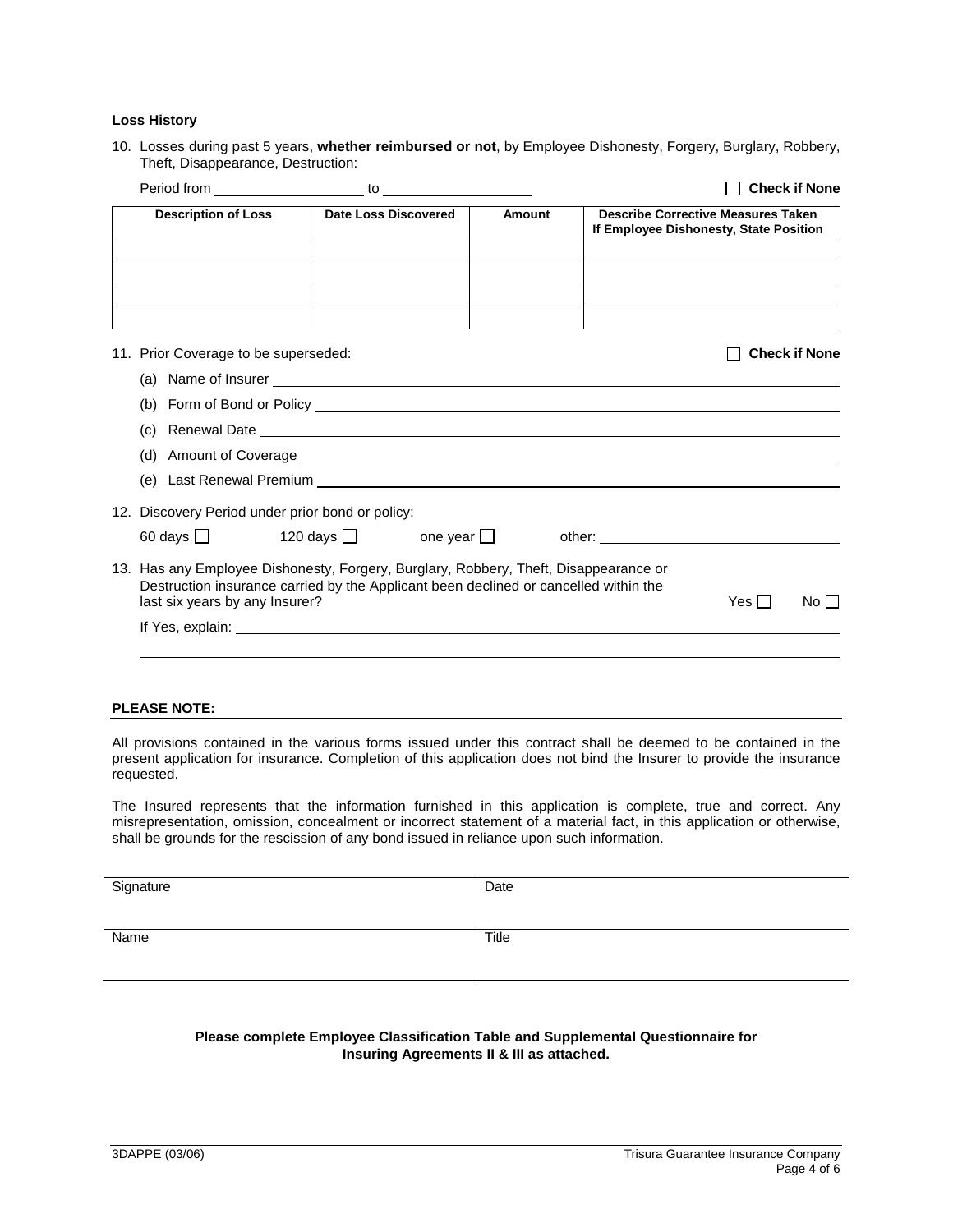#### **Employee Classification Table**

14. Entire personnel as of the date of this application:

(a) All officers and employees (including entities construed to be employees by rider, other than agents and partners) who, as a part of their regular duties, handle, have custody or maintain records of money, securities or other property, including in any event those holding any position listed below:

|                              |        | Number in  |       |                                    |        | Number in  |       |
|------------------------------|--------|------------|-------|------------------------------------|--------|------------|-------|
|                              | Canada | <b>USA</b> | Other |                                    | Canada | <b>USA</b> | Other |
| Chairman                     |        |            |       | Custodians/Watchmen                |        |            |       |
| President                    |        |            |       | Sales Managers                     |        |            |       |
| Vice-President               |        |            |       | <b>Assistant Sales Managers</b>    |        |            |       |
| Treasurer                    |        |            |       | <b>Purchasing Agents</b>           |        |            |       |
| <b>Assistant Treasurer</b>   |        |            |       | <b>Assistant Purchasing Agents</b> |        |            |       |
| Secretary                    |        |            |       | Salesmen (outside who<br>collect)  |        |            |       |
| <b>Assistant Secretary</b>   |        |            |       | Drivers and Helpers                |        |            |       |
| Comptroller                  |        |            |       | Managers                           |        |            |       |
| <b>Assistant Comptroller</b> |        |            |       | <b>Assistant Managers</b>          |        |            |       |
| Accountants                  |        |            |       | <b>Branch Managers</b>             |        |            |       |
| <b>Assistant Auditors</b>    |        |            |       | <b>Department Managers</b>         |        |            |       |
| Cashiers                     |        |            |       | Superintendents                    |        |            |       |
| <b>Bookkeepers</b>           |        |            |       | <b>Factory Superintendents</b>     |        |            |       |
| Paymasters/Payroll Clerks    |        |            |       | Messengers (outside)               |        |            |       |
| Adjusters                    |        |            |       |                                    |        |            |       |
| <b>Stock Appraisers</b>      |        |            |       |                                    |        |            |       |
| Shipping/Receiving Clerks    |        |            |       |                                    |        |            |       |
| Warehousemen                 |        |            |       |                                    |        |            |       |

| Total (a): |  |  |
|------------|--|--|
|            |  |  |

(b) All other employees including: inside salesmen, inside messengers, clerks, typists, stenographers, telephone operators, janitors, porters, foremen, factory workers, labourers, and other similar positions:

|      |                                                                                                                                  | Total (b):        |        |            |              |
|------|----------------------------------------------------------------------------------------------------------------------------------|-------------------|--------|------------|--------------|
|      |                                                                                                                                  |                   | Canada | USA        | Other        |
| (C). | Total number of All officers and employees:                                                                                      | Total $(a + b)$ : |        |            |              |
|      | 15. Is there likely to be a substantial increase in the number of employees or locations during the bond period by<br>reason of: |                   |        |            |              |
|      | (a) Seasonal activity or other circumstances peculiar to Applicant's business?                                                   |                   |        | Yes $\Box$ | No $\square$ |
| (b)  | Expansion of Applicant's business?                                                                                               |                   |        | Yes $\Box$ | No $\square$ |
|      | If Yes, explain :                                                                                                                |                   |        |            |              |
|      |                                                                                                                                  |                   |        |            |              |

Canada USA Other